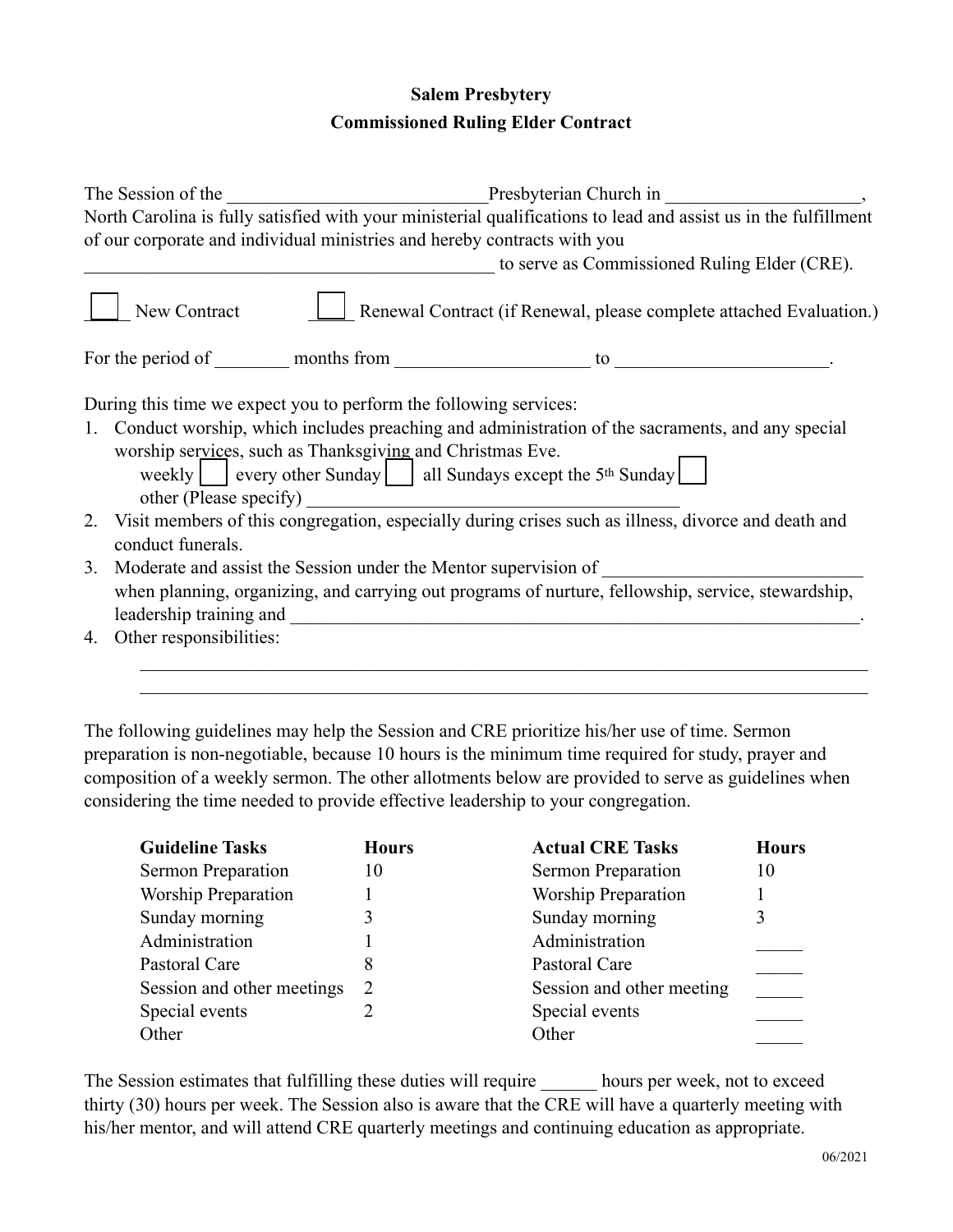The Session will maintain its individual and corporate duties in the government and discipline of the congregation and oversight of the Church's spiritual interests.

The Session promises and obligates itself to provide you with the following remuneration and benefits:

- 1. A salary of \$ per month. Of this monthly salary, 40% is designated as housing reimbursement. (The parties understand that the above compensation  $\boxed{\underline{\hspace{1cm}}\phantom{1}}$  DOES or  $\boxed{\hspace{1cm}}$  DOES NOT meet the current CRE minimum compensation recommendations from Salem Presbytery.)
- 2. Reimbursement for travel on behalf of the church and its ministries will be provided at the current Federal Allowable Rate. The IRS will not allow for reimbursement of miles traveled between home and work.

Reimbursement for one-has of your Social Security, if you are not yet retired.

Continuing education and book allowance shall be no less than of \$150.00 per six months work or \$300 per year, to be reimbursed upon presentation of receipts.

Leave time 4 weeks vacation (2 weeks if 6 months contract); 2 weeks study leave (1 week if 6 month contract)

Other remuneration

 $\mathcal{L}_\text{max}$  and  $\mathcal{L}_\text{max}$  and  $\mathcal{L}_\text{max}$ 

This contract was agreed upon by the Session and Commissioned Ruling Elder on the following date:

 $\mathcal{L}_\mathcal{L} = \{ \mathcal{L}_\mathcal{L} = \{ \mathcal{L}_\mathcal{L} = \{ \mathcal{L}_\mathcal{L} = \{ \mathcal{L}_\mathcal{L} = \{ \mathcal{L}_\mathcal{L} = \{ \mathcal{L}_\mathcal{L} = \{ \mathcal{L}_\mathcal{L} = \{ \mathcal{L}_\mathcal{L} = \{ \mathcal{L}_\mathcal{L} = \{ \mathcal{L}_\mathcal{L} = \{ \mathcal{L}_\mathcal{L} = \{ \mathcal{L}_\mathcal{L} = \{ \mathcal{L}_\mathcal{L} = \{ \mathcal{L}_\mathcal{$ 

If your service continues for more than one year, the Session agrees to review this contract with you, your Mentor, and the Commission on Ministry.

 $Signed by:$ 

Clerk of Session Commissioned Ruling Elder

Moderator of Commission on Ministry Mentor / COM Member

One copy of this contract should be filed with the Session minutes, one copy given to the Commissioned Ruling elder, one to the Mentor, and one copy should be mailed to the following:

 $\mathcal{L}_\text{max} = \frac{1}{2} \sum_{i=1}^n \mathcal{L}_\text{max}(\mathbf{z}_i - \mathbf{z}_i)$ 

COM Salem Presbytery PO Box 1763 Clemmons, NC 27012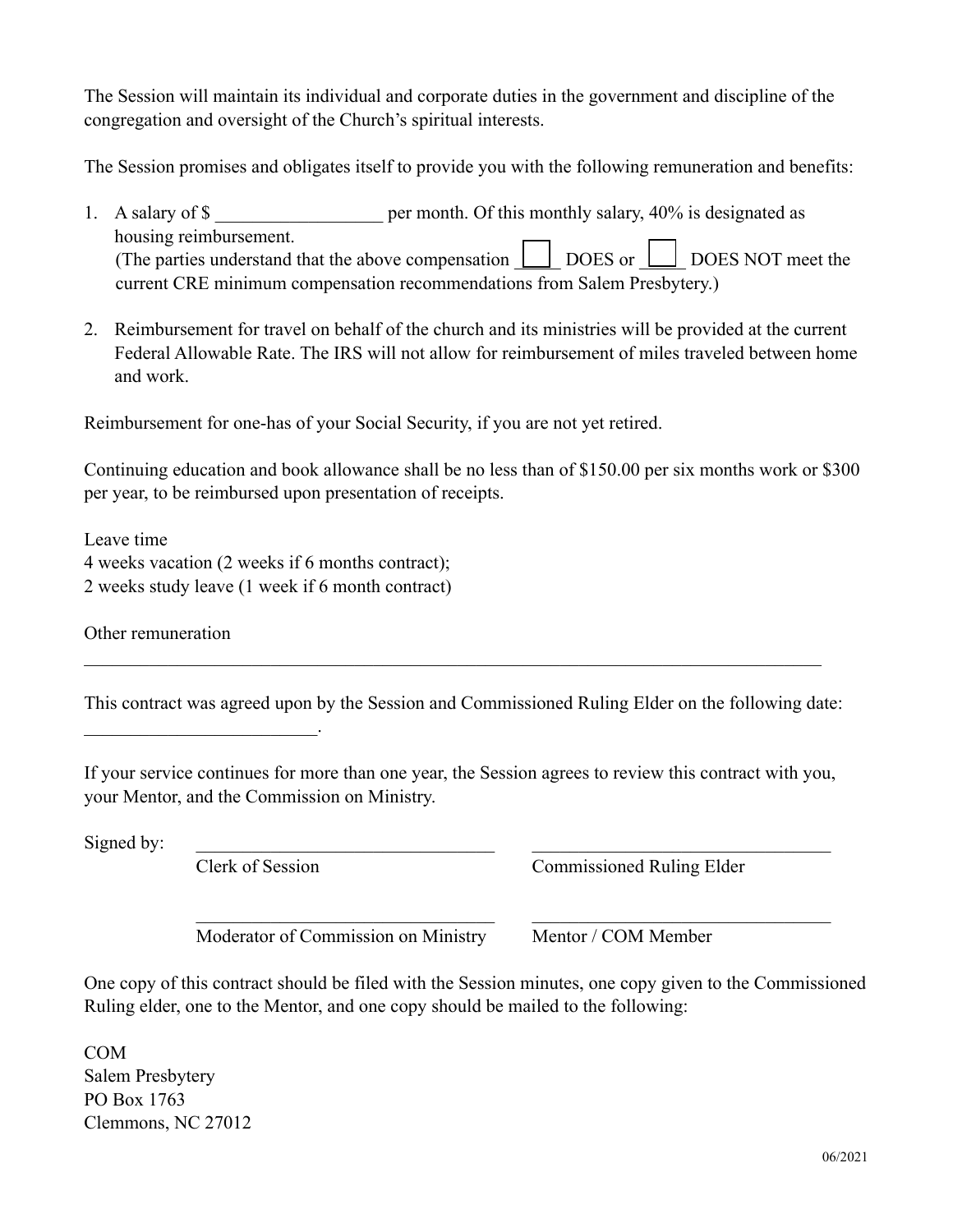## **Salem Presbytery CRE Mutual Ministry Review**

| This review is conducted by the Session of |  |
|--------------------------------------------|--|
|                                            |  |
| and Commissioned Ruling Elder              |  |
|                                            |  |
| and the CRE's mentor                       |  |
|                                            |  |

on  $(\text{date})$ .

This review is NOT a report card. It is a mechanism to review the ministry of the congregation, the Session and the CRE. It is also a tool to further discussion as the congregation moves forward in service to Jesus Christ. In each category there is an opportunity to assess the pastor, the Session and the congregation.

|                                                                                                                                        | Well done | Adequate | <b>Needs</b><br>Improvement |
|----------------------------------------------------------------------------------------------------------------------------------------|-----------|----------|-----------------------------|
| Understanding of ministry<br>1.<br>Pastor demonstrates a clear understanding of<br>responsibilities in this area:                      |           |          |                             |
| • preaching                                                                                                                            |           |          |                             |
| • administering the sacraments                                                                                                         |           |          |                             |
| Session members demonstrate a clear understanding of<br>their responsibilities in this area:                                           |           |          |                             |
| • stating the congregation's mission, conducting long-<br>range planning, and evaluating the Session's<br>activities                   |           |          |                             |
| • maintaining supportive relationships with the pastor<br>and staff and assisting in annual evaluation of their<br>ministries          |           |          |                             |
| • modeling a faithful lifestyle                                                                                                        |           |          |                             |
| The climate or culture of the congregation encourages<br>members to use their gifts for ministry in the congregation<br>and community. |           |          |                             |
|                                                                                                                                        |           |          |                             |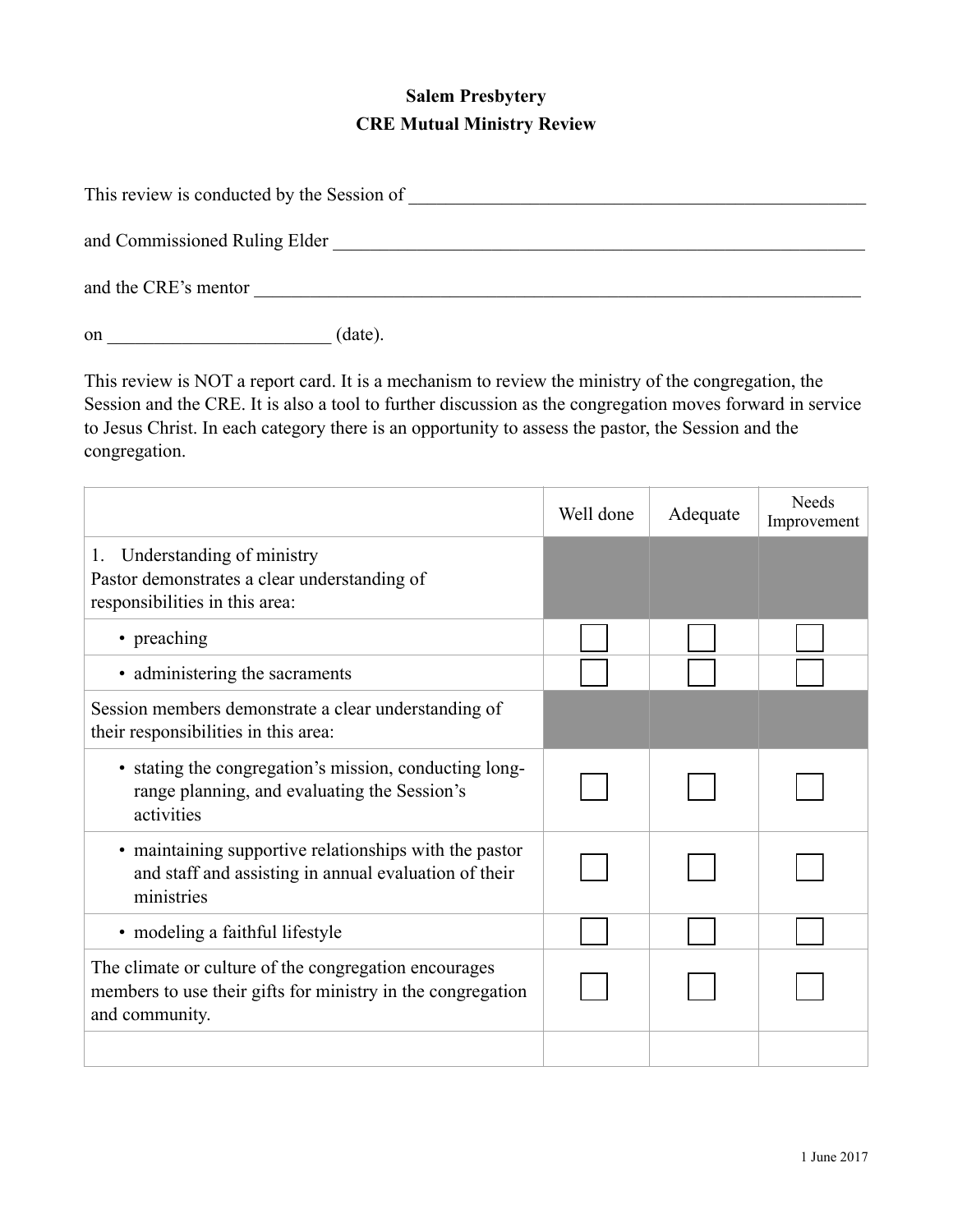| 2. Caring for the needs of the congregation<br>Pastor demonstrates a clear understanding of<br>responsibilities in this area:                                |  |  |
|--------------------------------------------------------------------------------------------------------------------------------------------------------------|--|--|
| • conducting worship                                                                                                                                         |  |  |
| • providing pastoral care                                                                                                                                    |  |  |
| • visiting the sick and conducting funerals                                                                                                                  |  |  |
| Session members demonstrate a clear understanding of<br>their responsibilities in this area:                                                                 |  |  |
| • seeking to involve all members of the congregation in<br>congregational life                                                                               |  |  |
| • overseeing the administration of the congregation                                                                                                          |  |  |
| • keeping accurate records on baptisms, marriages,<br>burials, and membership                                                                                |  |  |
| • arranging for pastoral services in the pastor's absence                                                                                                    |  |  |
| • handing the congregation's financial and property<br>matters                                                                                               |  |  |
| • submitting a comprehensive report at the annual<br>meeting                                                                                                 |  |  |
| The climate or culture of the congregation encourages<br>members to assume responsibilities and leadership roles<br>and follow through on their commitments. |  |  |
|                                                                                                                                                              |  |  |
| 3. Taking Christ's mission into the world<br>Pastor demonstrates a clear understanding of<br>responsibilities in this area:                                  |  |  |
| • speaking for poor and oppressed people, calling for<br>justice, and proclaiming God's love for the world                                                   |  |  |
| encouraging qualified individuals to consider ordered<br>ministry                                                                                            |  |  |
| • encouraging the congregation to support the<br>Presbytery and the churchwide organization                                                                  |  |  |
| Session members demonstrate a clear understanding of<br>their responsibilities in this area:                                                                 |  |  |
| • encouraging partnership with the Presbytery and the<br>larger church body                                                                                  |  |  |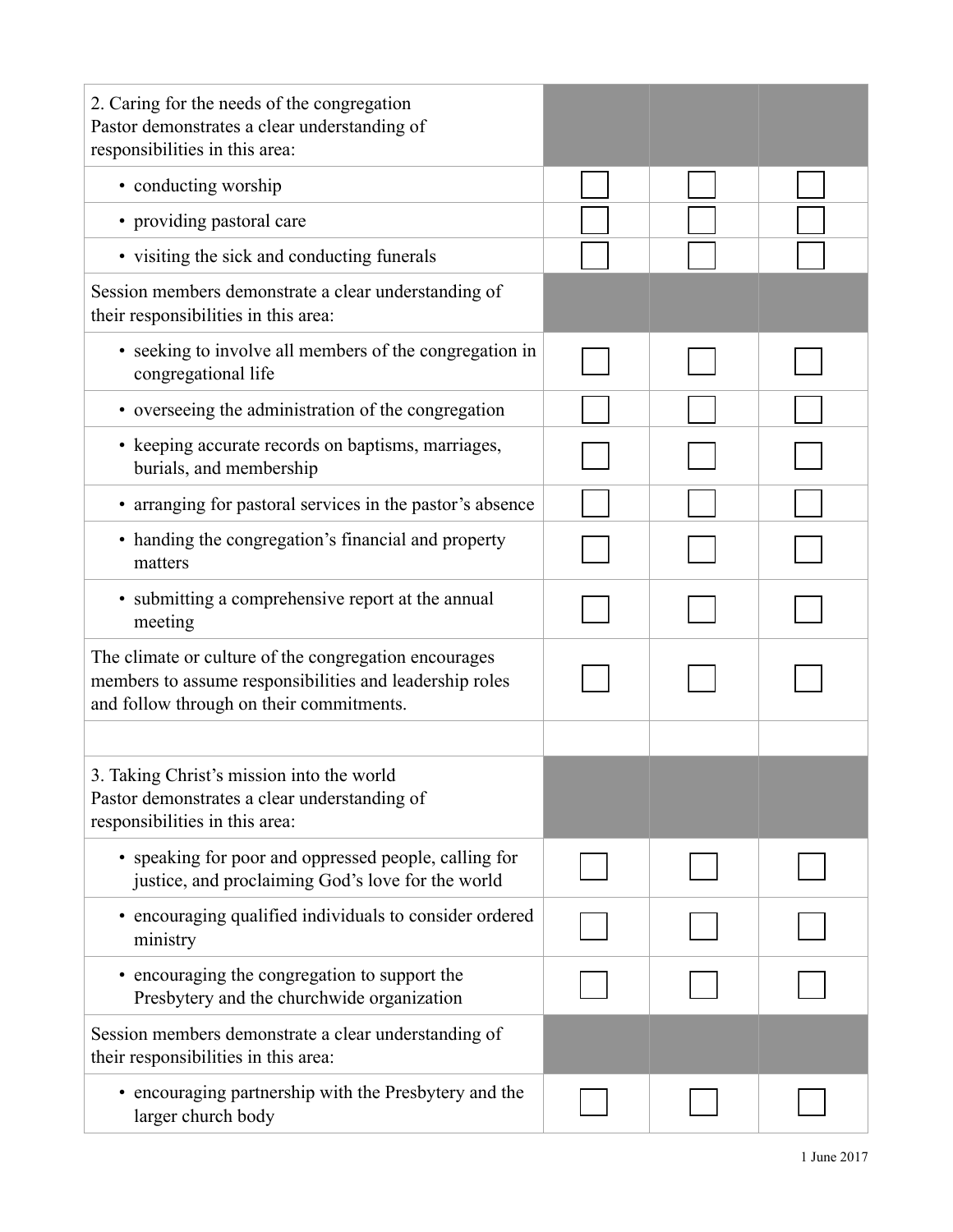| • inviting qualified individuals to consider ordered<br>ministry                                                                                                                                                            |  |  |
|-----------------------------------------------------------------------------------------------------------------------------------------------------------------------------------------------------------------------------|--|--|
| Members of the congregation are willing to actively invite<br>others to worship and other ministry opportunities, serve<br>non-members in the name of Christ, and carry out the work<br>of Jesus Christ in the world today. |  |  |
|                                                                                                                                                                                                                             |  |  |
| 4. Mutual ministry<br>Pastor demonstrates a clear understanding of<br>responsibilities in this area:                                                                                                                        |  |  |
| • supervising staff members                                                                                                                                                                                                 |  |  |
| • communicating well with the Session                                                                                                                                                                                       |  |  |
| • moderating the Session                                                                                                                                                                                                    |  |  |
| • caring for our mutual life together in ways that create<br>a positive climate                                                                                                                                             |  |  |
| Session members demonstrate a clear understanding of<br>their responsibilities in this area:                                                                                                                                |  |  |
| • communicating well with the pastor                                                                                                                                                                                        |  |  |
| • caring for our mutual life together in ways that create<br>a positive climate                                                                                                                                             |  |  |
| The climate or culture of the congregation encourages<br>members to care for one another and for our mutual life<br>together in ways that create a positive climate.                                                        |  |  |
|                                                                                                                                                                                                                             |  |  |
| 5. Overall ratings                                                                                                                                                                                                          |  |  |
| Overall, the pastor is functioning effectively.                                                                                                                                                                             |  |  |
| Overall, the Session is functioning effectively.                                                                                                                                                                            |  |  |
| Overall, our congregation is functioning effectively.                                                                                                                                                                       |  |  |

 $\mathcal{L}_\mathcal{L} = \{ \mathcal{L}_\mathcal{L} = \{ \mathcal{L}_\mathcal{L} = \{ \mathcal{L}_\mathcal{L} = \{ \mathcal{L}_\mathcal{L} = \{ \mathcal{L}_\mathcal{L} = \{ \mathcal{L}_\mathcal{L} = \{ \mathcal{L}_\mathcal{L} = \{ \mathcal{L}_\mathcal{L} = \{ \mathcal{L}_\mathcal{L} = \{ \mathcal{L}_\mathcal{L} = \{ \mathcal{L}_\mathcal{L} = \{ \mathcal{L}_\mathcal{L} = \{ \mathcal{L}_\mathcal{L} = \{ \mathcal{L}_\mathcal{$ 

 $\mathcal{L}_\mathcal{L} = \{ \mathcal{L}_\mathcal{L} = \{ \mathcal{L}_\mathcal{L} = \{ \mathcal{L}_\mathcal{L} = \{ \mathcal{L}_\mathcal{L} = \{ \mathcal{L}_\mathcal{L} = \{ \mathcal{L}_\mathcal{L} = \{ \mathcal{L}_\mathcal{L} = \{ \mathcal{L}_\mathcal{L} = \{ \mathcal{L}_\mathcal{L} = \{ \mathcal{L}_\mathcal{L} = \{ \mathcal{L}_\mathcal{L} = \{ \mathcal{L}_\mathcal{L} = \{ \mathcal{L}_\mathcal{L} = \{ \mathcal{L}_\mathcal{$ 

 $\mathcal{L}_\mathcal{L} = \{ \mathcal{L}_\mathcal{L} = \{ \mathcal{L}_\mathcal{L} = \{ \mathcal{L}_\mathcal{L} = \{ \mathcal{L}_\mathcal{L} = \{ \mathcal{L}_\mathcal{L} = \{ \mathcal{L}_\mathcal{L} = \{ \mathcal{L}_\mathcal{L} = \{ \mathcal{L}_\mathcal{L} = \{ \mathcal{L}_\mathcal{L} = \{ \mathcal{L}_\mathcal{L} = \{ \mathcal{L}_\mathcal{L} = \{ \mathcal{L}_\mathcal{L} = \{ \mathcal{L}_\mathcal{L} = \{ \mathcal{L}_\mathcal{$ 

Comments: